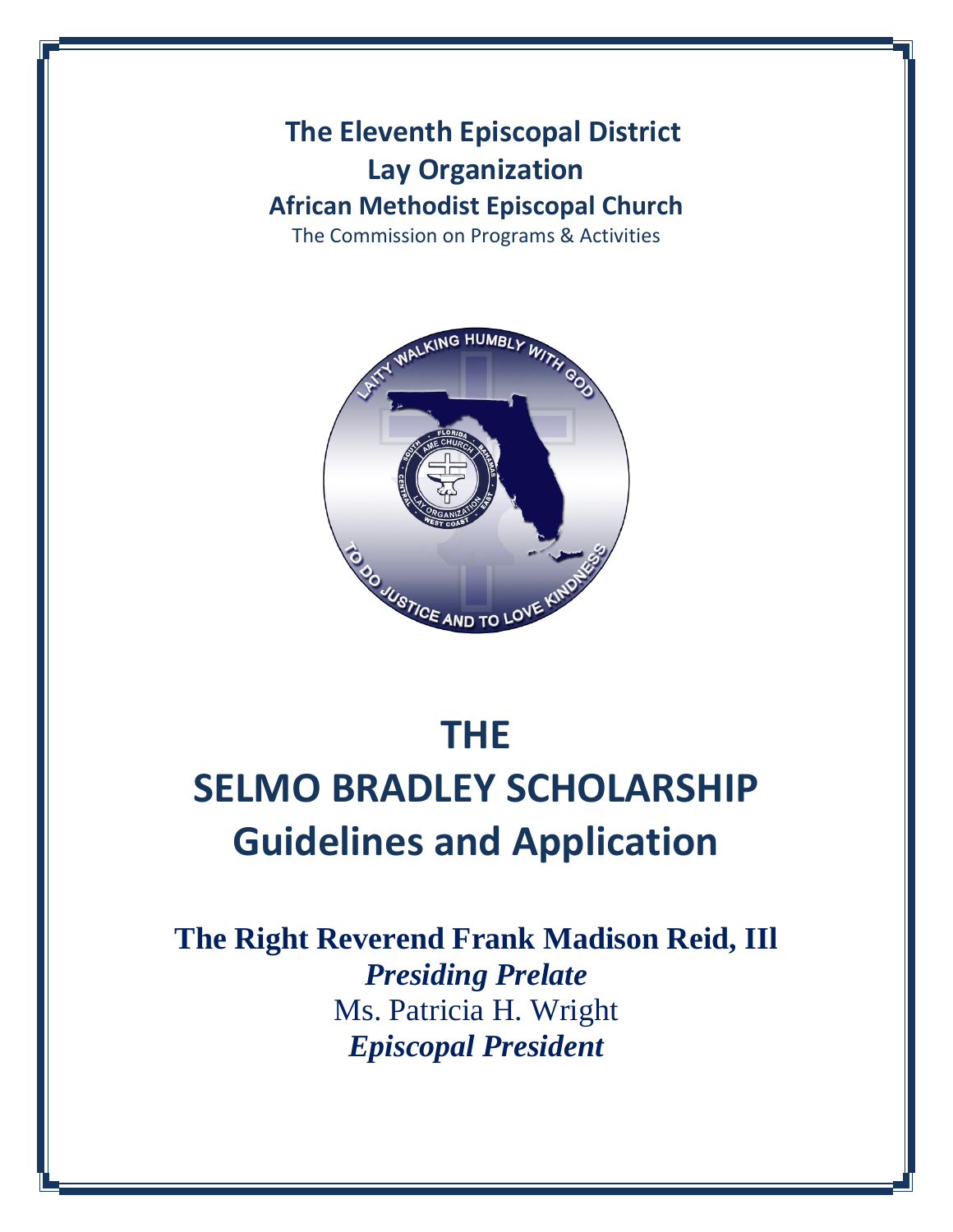#### **ELEVENTH EPISCOPAL DISTRICT LAY ORGANIZATION AFRICAN METHODIST EPISCOPAL CHURCH**

#### **THE SELMO BRADLEY SCHOLARSHP**

#### **Dear Applicant:**

**In support of the pursuit of academic excellence, the Eleventh Episcopal District Lay Organization is offering scholarships to individuals seeking assistance in furthering their education.**

**Consideration will be given to applicants meeting the following criteria:**

- **Must be a member of the African Methodist Episcopal Church.**
- **Must be a graduating senior in a public or private school in the Eleventh Episcopal District.**
- **Must have a minimum cumulative grade point average of 2.5 on a 4.0 academic scale or its equivalent upon graduation. Applicant must submit current, unofficial transcript, showing cumulative grade point average.**
- **Upon graduation, applicant must submit to the Episcopal level an official high school transcript showing graduation date and cumulative grade point average.**
- **Must enroll as a full time student in a college, university or an accredited trade school by the Fall of the year the scholarship is awarded.**
- **Two letters of recommendation are required - one (1) from the applicant's pastor and one (1) from a school official of the applicant's high school.**
- **Only one scholarship shall be awarded to a member of a given family during a two year period.**
- **Must submit a one page, typewritten, single spaced essay entitled, "Why A College or Post-Secondary Education Is Important", which includes a statement regarding the applicant's financial need.**

**It is imperative that the applicant meets the above criteria and complete ALL information on the application form. Failure to complete ALL requirements will invalidate the application. Please submit the completed application to the local Lay Organization**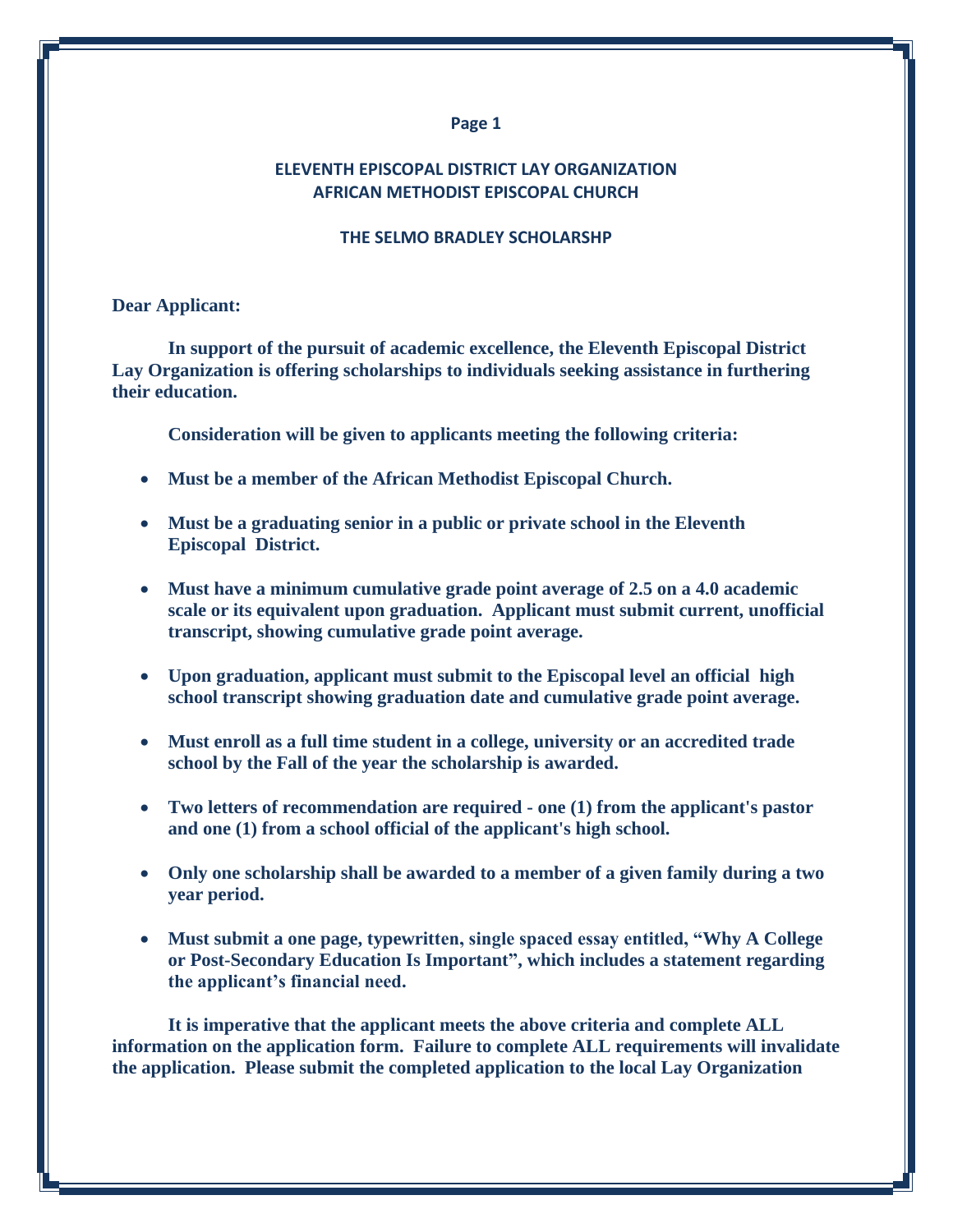**President or the designated church lay member by the designated date. If additional information is needed contact the local Lay Organization President or the designee.**

**We look forward to reviewing your credentials and take this opportunity to applaud your high school achievements.**

**The Eleventh Episcopal District Scholarship Committee**

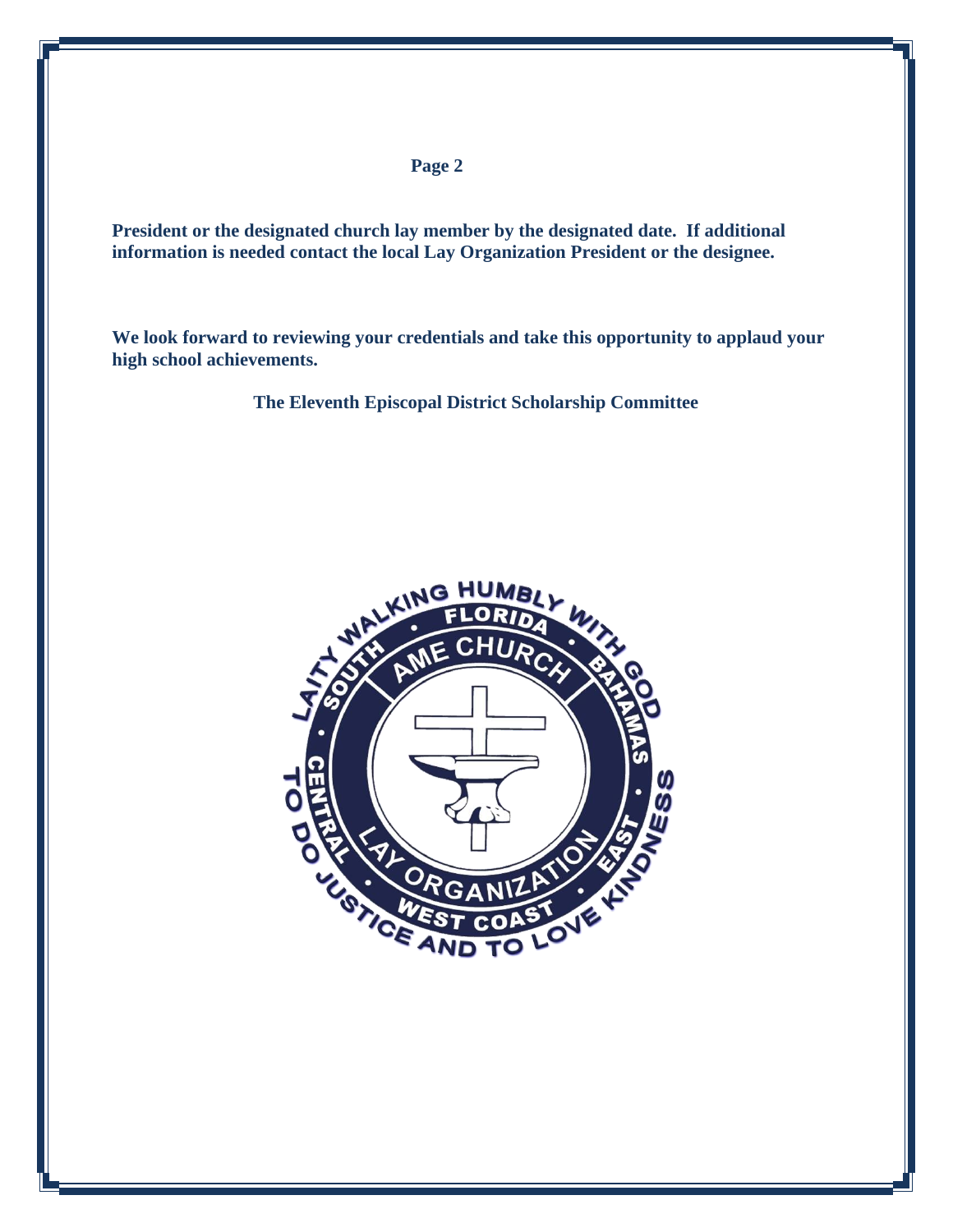# *The Selmo Bradley Scholarship Application*

*TYPE OR PRINT ALL INFORMATION EXCEPT SIGNATURE*

| PERSONAL DATA             |                      |
|---------------------------|----------------------|
|                           |                      |
|                           |                      |
|                           | City/State/Zip Code: |
|                           |                      |
|                           |                      |
|                           |                      |
| <b>CHURCH INFORMATION</b> |                      |
|                           |                      |
|                           |                      |
|                           |                      |
|                           |                      |

# **CHURCH PARTICIPATION**

**(include local church, district, conference and Episcopal involvement (attach additional page(s) if needed)**

**\_\_\_\_\_\_\_\_\_\_\_\_\_\_\_\_\_\_\_\_\_\_\_\_\_\_\_\_\_\_\_\_\_\_\_\_\_\_\_\_\_\_\_\_\_\_\_\_\_\_\_\_\_\_\_\_\_\_\_\_\_\_\_\_\_\_\_\_\_\_\_\_\_\_\_\_\_\_**

**\_\_\_\_\_\_\_\_\_\_\_\_\_\_\_\_\_\_\_\_\_\_\_\_\_\_\_\_\_\_\_\_\_\_\_\_\_\_\_\_\_\_\_\_\_\_\_\_\_\_\_\_\_\_\_\_\_\_\_\_\_\_\_\_\_\_\_\_\_\_\_\_\_\_\_\_\_\_**

**\_\_\_\_\_\_\_\_\_\_\_\_\_\_\_\_\_\_\_\_\_\_\_\_\_\_\_\_\_\_\_\_\_\_\_\_\_\_\_\_\_\_\_\_\_\_\_\_\_\_\_\_\_\_\_\_\_\_\_\_\_\_\_\_\_\_\_\_\_\_\_\_\_\_\_\_\_\_**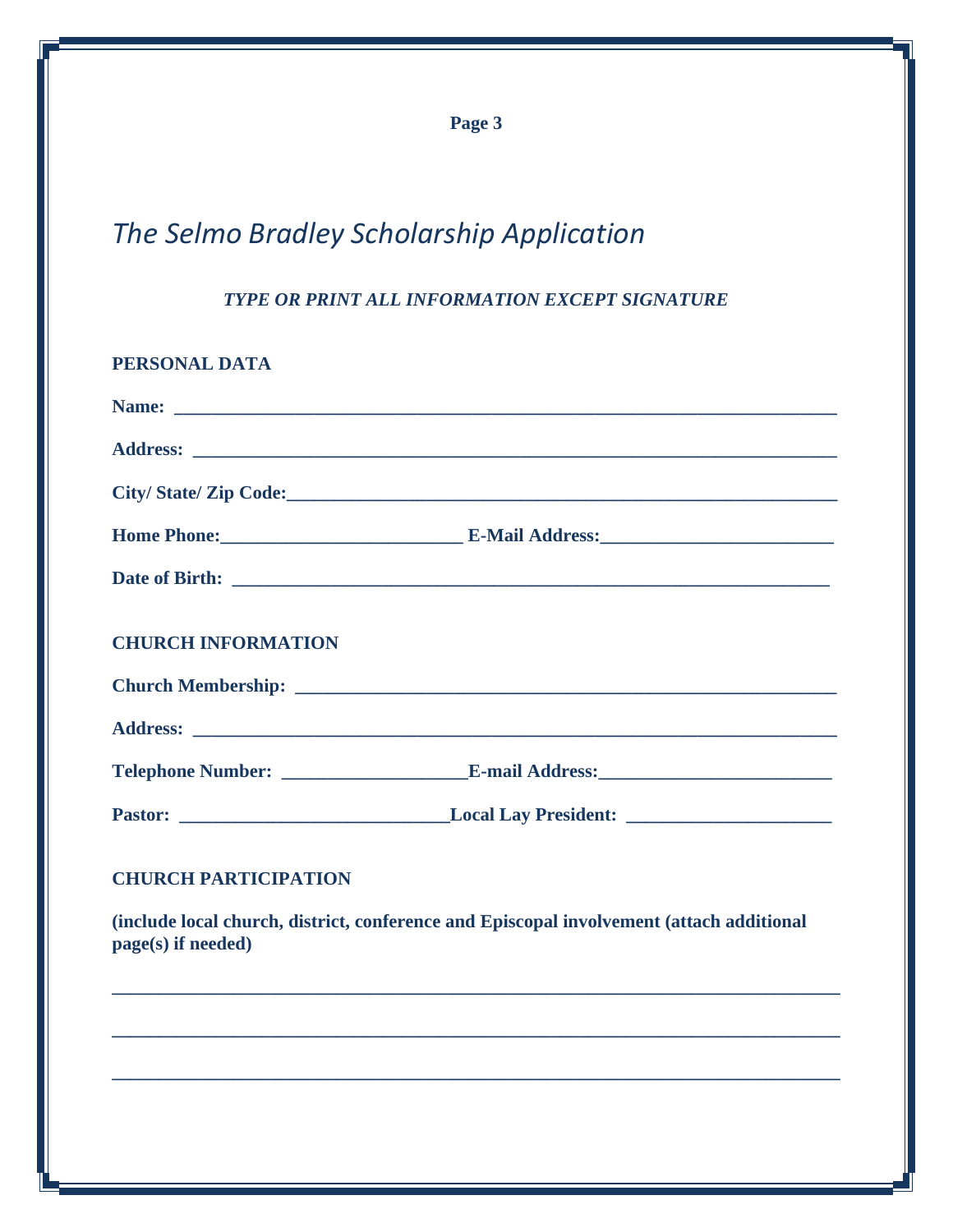| Page 4                                                                                                                                          |  |
|-------------------------------------------------------------------------------------------------------------------------------------------------|--|
| <b>ACADEMIC INFORMATION</b>                                                                                                                     |  |
|                                                                                                                                                 |  |
|                                                                                                                                                 |  |
|                                                                                                                                                 |  |
| <b>SCHOOL INVOLVEMENT</b>                                                                                                                       |  |
|                                                                                                                                                 |  |
| ,我们也不能在这里的时候,我们也不能在这里的时候,我们也不能会不能会不能会不能会不能会不能会不能会不能会不能会不能会。<br>第2012章 我们的时候,我们的时候,我们的时候,我们的时候,我们的时候,我们的时候,我们的时候,我们的时候,我们的时候,我们的时候,我们的时候,我们的时候,我 |  |
|                                                                                                                                                 |  |
|                                                                                                                                                 |  |
|                                                                                                                                                 |  |
| College/University you plan to attend (1st choice) ______________________________                                                               |  |
|                                                                                                                                                 |  |
|                                                                                                                                                 |  |
|                                                                                                                                                 |  |
| Honors/Awards (attach additional page(s) if needed_______________________________                                                               |  |
|                                                                                                                                                 |  |
|                                                                                                                                                 |  |